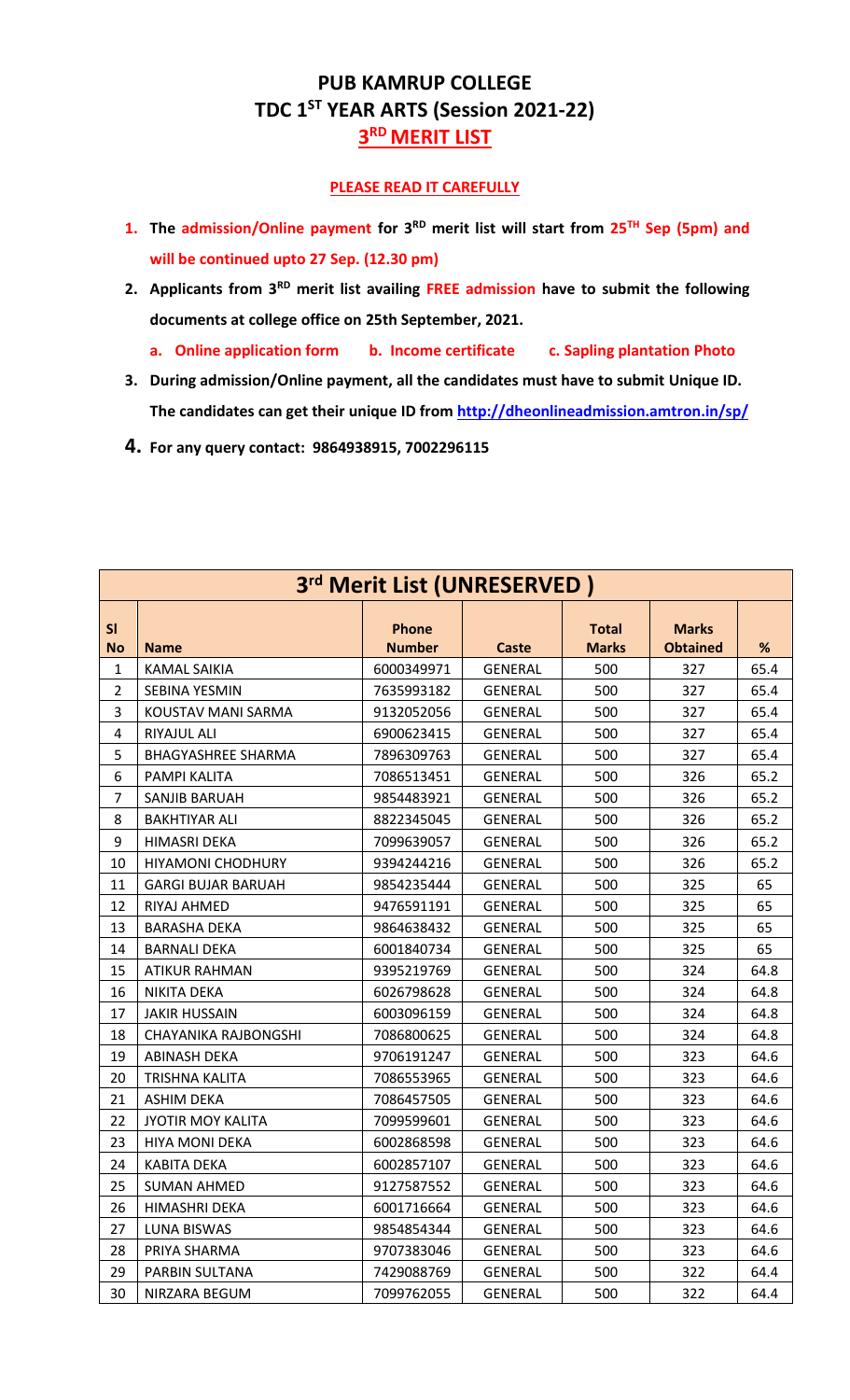| 31 | <b>LEEMA NASRIN</b>       | 6001494020 | <b>GENERAL</b> | 500 | 322 | 64.4 |
|----|---------------------------|------------|----------------|-----|-----|------|
| 32 | <b>RUMINA BEGUM</b>       | 8474068434 | <b>GENERAL</b> | 500 | 322 | 64.4 |
| 33 | RUTUKA AHMED              | 9864433347 | GENERAL        | 500 | 321 | 64.2 |
| 34 | SWAPAN DEKA               | 7399937750 | GENERAL        | 500 | 321 | 64.2 |
| 35 | <b>JUWEL AHMED</b>        | 6003672312 | <b>GENERAL</b> | 500 | 321 | 64.2 |
| 36 | <b>CHAMIRON BEGUM</b>     | 7896310347 | GENERAL        | 500 | 321 | 64.2 |
| 37 | <b>SUNITA DAS</b>         | 8822387090 | GENERAL        | 500 | 320 | 64   |
| 38 | SIMA SARMA                | 9706728740 | GENERAL        | 500 | 320 | 64   |
| 39 | NILANJANA DEKA            | 9864158731 | GENERAL        | 500 | 320 | 64   |
| 40 | UTPAL KALITA              | 8876336798 | GENERAL        | 500 | 320 | 64   |
| 41 | KALPANA DEKA              | 7577852043 | GENERAL        | 500 | 320 | 64   |
| 42 | <b>SUWAL AHMED</b>        | 6003566761 | <b>GENERAL</b> | 500 | 320 | 64   |
| 43 | RAJASMITA CHOUDHURY       | 8761998138 | <b>GENERAL</b> | 500 | 320 | 64   |
| 44 | RANJU WARA BEGUM          | 6003282784 | GENERAL        | 500 | 320 | 64   |
| 45 | <b>BARASHA RAJBONGSHI</b> | 7099916008 | GENERAL        | 500 | 319 | 63.8 |
| 46 | <b>HRISHIKESH SARMA</b>   | 6003092181 | GENERAL        | 500 | 319 | 63.8 |
| 47 | DIBYAJYOTI DEKA           | 6003614966 | GENERAL        | 500 | 319 | 63.8 |
| 48 | <b>KAKALI DEKA</b>        | 8402913601 | GENERAL        | 500 | 319 | 63.8 |
| 49 | <b>HASINA BEGUM</b>       | 8822848875 | <b>GENERAL</b> | 500 | 319 | 63.8 |
| 50 | <b>JYOTIMA KALITA</b>     | 8474847977 | GENERAL        | 500 | 319 | 63.8 |
| 51 | <b>EDUL ALI</b>           | 7099577518 | GENERAL        | 500 | 319 | 63.8 |
| 52 | SUMIARA BEGUM             | 8822911429 | GENERAL        | 500 | 319 | 63.8 |
| 53 | <b>JUBLY KALITA</b>       | 6002571414 | GENERAL        | 500 | 319 | 63.8 |
| 54 | <b>JITUL KALITA</b>       | 9613262753 | GENERAL        | 500 | 318 | 63.6 |
| 55 | SAJIYA BEGUM              | 7637908444 | GENERAL        | 500 | 317 | 63.4 |
| 56 | <b>JOONTI DEKA</b>        | 7578948577 | <b>GENERAL</b> | 500 | 317 | 63.4 |
| 57 | DIKSHITA DEKA             | 7576031651 | GENERAL        | 500 | 317 | 63.4 |
| 58 | SIMA BEGUM                | 8811882930 | GENERAL        | 500 | 317 | 63.4 |
| 59 | NIVA PATOWARY             | 6003087301 | GENERAL        | 500 | 317 | 63.4 |
| 60 | PRANAB JYOTI SALOI        | 8011567025 | <b>GENERAL</b> | 500 | 316 | 63.2 |
| 61 | <b>ROJI BEGUM</b>         | 9394304798 | <b>GENERAL</b> | 500 | 316 | 63.2 |
| 62 | <b>RAHUL DEKA</b>         | 8099448077 | <b>GENERAL</b> | 500 | 316 | 63.2 |
| 63 | LABIBA HAQUE              | 6000606456 | GENERAL        | 500 | 316 | 63.2 |
| 64 | HIMASHREE KALITA          | 9395033205 | GENERAL        | 500 | 316 | 63.2 |
| 66 | ARIYAN AHMED              | 8638093426 | GENERAL        | 500 | 315 | 63   |
| 67 | SALIMUDDIN AHMED          | 7086980707 | <b>GENERAL</b> | 500 | 315 | 63   |
| 68 | <b>OWAJIDA BEGUM</b>      | 9707382297 | GENERAL        | 500 | 315 | 63   |
| 69 | PREETI DEKA               | 9577034435 | <b>GENERAL</b> | 500 | 315 | 63   |
| 70 | <b>TUTUMONI DEKA</b>      | 6000676766 | <b>GENERAL</b> | 500 | 315 | 63   |
| 71 | NAMITA DEKA               | 6003853533 | <b>GENERAL</b> | 500 | 315 | 63   |
| 72 | <b>HRIDAY DEKA</b>        | 8011831629 | GENERAL        | 500 | 314 | 62.8 |
| 73 | ARSIMA BEGUM              | 8812859125 | GENERAL        | 500 | 314 | 62.8 |
| 74 | ASMINA BEGUM              | 6900202015 | GENERAL        | 500 | 314 | 62.8 |
| 75 | SABINA YESMIN             | 9127403514 | GENERAL        | 500 | 314 | 62.8 |
| 76 | SMITA DEKA                | 8761071550 | GENERAL        | 500 | 314 | 62.8 |
| 77 | <b>SARMIS SULTANA</b>     | 8822768083 | <b>GENERAL</b> | 500 | 314 | 62.8 |
| 78 | <b>BABI SARMA</b>         | 6002844170 | GENERAL        | 500 | 313 | 62.6 |
| 79 | MAFIDA BEGUM              | 9127258285 | GENERAL        | 500 | 313 | 62.6 |
| 80 | MOUSUMI BEGUM             | 9101462229 | <b>GENERAL</b> | 500 | 313 | 62.6 |
| 81 | DIMPI DEKA                | 9613439552 | GENERAL        | 500 | 313 | 62.6 |
| 82 | <b>SUMAN DHAR</b>         | 6901531257 | GENERAL        | 500 | 312 | 62.4 |
| 83 | <b>BANASRI KALITA</b>     | 6901551141 | GENERAL        | 500 | 312 | 62.4 |
| 84 | SABNAM SULTANA            | 6901156692 | <b>GENERAL</b> | 500 | 312 | 62.4 |
| 85 | <b>BHARASHA PHALGUNI</b>  | 9864140606 | GENERAL        | 500 | 312 | 62.4 |
| 86 | <b>TANAJ SULTANA</b>      | 7099281910 | <b>GENERAL</b> | 500 | 312 | 62.4 |
| 87 | DIPSHIKHA DEKA            | 9706603192 | GENERAL        | 500 | 312 | 62.4 |
| 88 | UDIPTA RANTA GOSWAMI      | 6002749798 | <b>GENERAL</b> | 500 | 312 | 62.4 |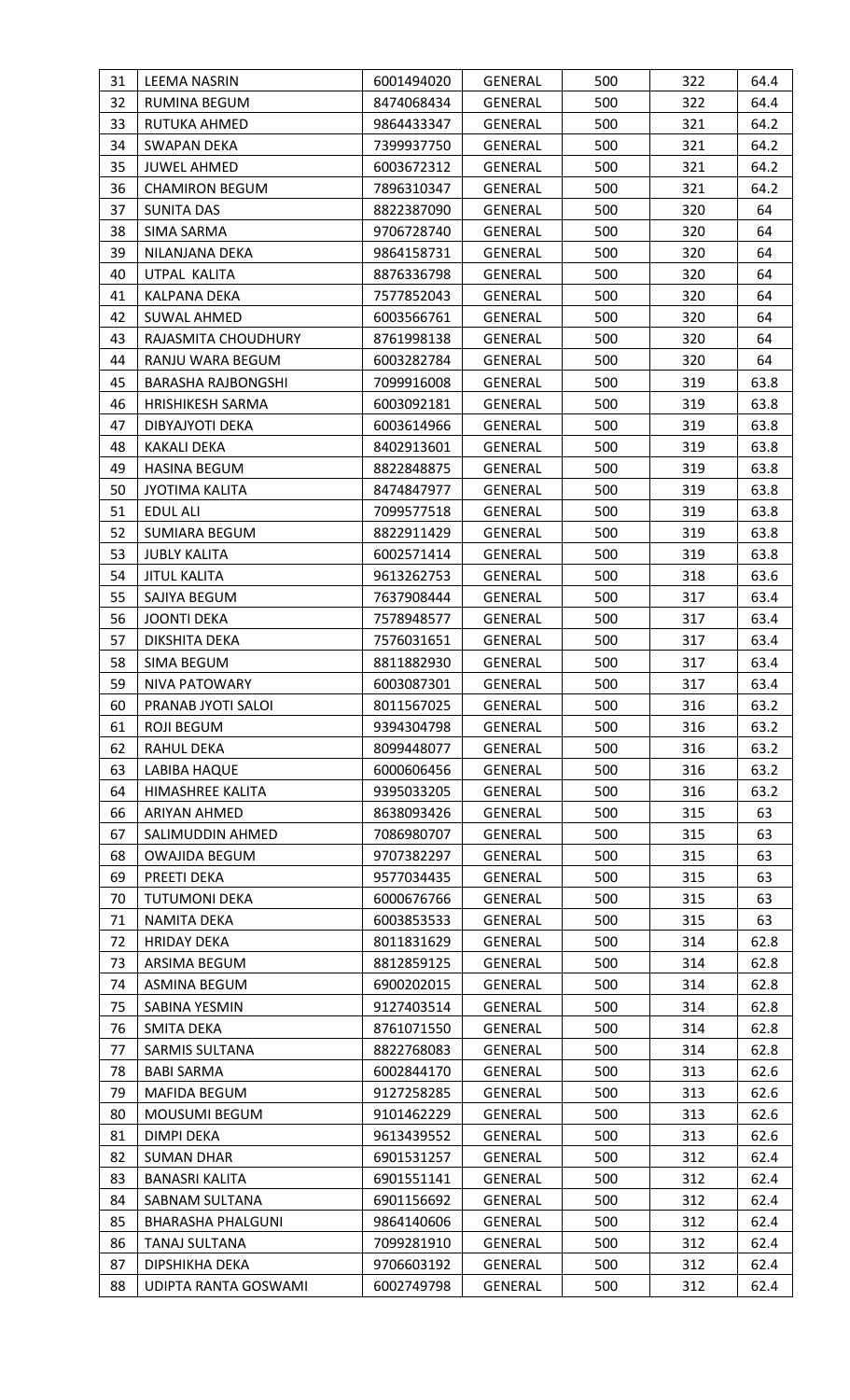| 89         | <b>BITOPAN DEKA</b>                 | 9395371097               | GENERAL                   | 500        | 312        | 62.4     |
|------------|-------------------------------------|--------------------------|---------------------------|------------|------------|----------|
| 90         | <b>IRFAN ALI</b>                    | 9707352664               | GENERAL                   | 500        | 312        | 62.4     |
| 91         | PREETIREKHA SARMA                   | 8794238980               | GENERAL                   | 500        | 312        | 62.4     |
| 92         | MAYUR KASHYAP SARMA                 | 7002607935               | GENERAL                   | 500        | 311        | 62.2     |
| 93         | <b>JEMIMA BEGUM</b>                 | 9101076017               | <b>GENERAL</b>            | 500        | 311        | 62.2     |
| 94         | <b>BITU ALI</b>                     | 9365707731               | <b>GENERAL</b>            | 500        | 311        | 62.2     |
| 95         | PARBIN SULTANA                      | 9707114258               | GENERAL                   | 500        | 311        | 62.2     |
| 96         | <b>BIKASH DEKA</b>                  | 9365907056               | <b>GENERAL</b>            | 500        | 310        | 62       |
| 97         | <b>MD AFRIDI</b>                    | 9365580823               | GENERAL                   | 500        | 310        | 62       |
| 98         | NIBEDITA SARMAH                     | 7636046331               | GENERAL                   | 500        | 310        | 62       |
| 99         | <b>AKHIL DEKA</b>                   | 9707550925               | <b>GENERAL</b>            | 500        | 309        | 61.8     |
| 100        | ANJUMANI BEGUM                      | 9854122933               | <b>GENERAL</b>            | 500        | 309        | 61.8     |
| 101        | RIMI BEGUM                          | 7086802224               | GENERAL                   | 500        | 309        | 61.8     |
| 102        | <b>TRISHNA BASFOR</b>               | 8099445020               | GENERAL                   | 500        | 309        | 61.8     |
| 103        | <b>SUMAN PATOWARY</b>               | 9365981141               | GENERAL                   | 500        | 309        | 61.8     |
| 104        | <b>SUNIA SULTANA</b>                | 9706536832               | <b>GENERAL</b>            | 500        | 309        | 61.8     |
| 105        | RISAMONI KHANDAKAR                  | 9864771207               | GENERAL                   | 500        | 309        | 61.8     |
| 106        | SUNIYA SULTANA                      | 7099762105               | GENERAL                   | 500        | 309        | 61.8     |
| 107        | SAJMIN SULTANA                      | 6000418145               | <b>GENERAL</b>            | 500        | 309        | 61.8     |
| 108        | <b>HRISHIKESH DEKA</b>              | 6026707453               | GENERAL                   | 500        | 309        | 61.8     |
| 109        | <b>CHINTU DEKA</b>                  | 9395037016               | GENERAL                   | 500        | 309        | 61.8     |
| 110        | <b>SUNIL DEKA</b>                   | 6002911243               | GENERAL                   | 500        | 308        | 61.6     |
| 111        | <b>ANKUR KALITA</b>                 | 7399956827               | <b>GENERAL</b>            | 500        | 308        | 61.6     |
| 112        | PARBIN BEGUM                        | 8099072124               | GENERAL                   | 500        | 308        | 61.6     |
| 113        | DIBYAJYOTI KALITA                   | 6901689036               | GENERAL                   | 500        | 308        | 61.6     |
| 114        | <b>NITU DEKA</b>                    | 7099638974               | GENERAL                   | 500        | 308        | 61.6     |
| 115        | <b>MANISHA KALITA</b>               | 9859501201               | GENERAL                   | 500        | 307        | 61.4     |
| 116        | DIPJYOTI DEKA                       | 7578919014               | GENERAL                   | 500        | 307        | 61.4     |
| 117        | <b>BANDITA KALITA</b>               | 8099582066               | <b>GENERAL</b>            | 500        | 307        | 61.4     |
| 118        | <b>BHABITA DEKA</b>                 | 8876151027               | <b>GENERAL</b>            | 500        | 307        | 61.4     |
| 119        | ANAMIKA KALITA                      | 7086417248               | <b>GENERAL</b>            | 500        | 307        | 61.4     |
| 120        | AMISHA BEGUM                        | 7896626601               | <b>GENERAL</b>            | 500        | 307        | 61.4     |
| 121        | DHIRITASHMITA DEKA                  | 9707297258               | GENERAL                   | 500        | 307        | 61.4     |
| 122        | <b>MEGHALI DEKA</b>                 | 8011802951               | GENERAL                   | 500        | 307        | 61.4     |
| 123        | SAHIDUL ALI                         | 6003012119               | <b>GENERAL</b>            | 500        | 306        | 61.2     |
| 124        | MANASHI DEKA                        | 8721897269               | <b>GENERAL</b>            | 500        | 306        | 61.2     |
| 125        | MANISHA DEKA                        | 9531333508               | <b>GENERAL</b>            | 500        | 306        | 61.2     |
| 126        | POMPI DEKA                          | 6900977712               | <b>GENERAL</b>            | 500        | 305        | 61       |
| 127        | <b>DULUMONI DEKA</b>                | 9707551737               | <b>GENERAL</b>            | 500        | 305        | 61       |
| 128<br>129 | <b>IDUL HOQUE</b><br>CHARIKA AHMEDA | 9859741779<br>7896661077 | GENERAL<br><b>GENERAL</b> | 500<br>500 | 305<br>305 | 61<br>61 |
| 130        | <b>MARAMI DAS</b>                   | 8822916087               | <b>GENERAL</b>            | 500        | 305        | 61       |
| 131        | EVLINA YEASMIN                      | 8638662614               | GENERAL                   | 500        | 305        | 61       |
| 132        | <b>KARANJYOTI DEKA</b>              | 9577131142               | GENERAL                   | 500        | 305        | 61       |
| 133        | <b>BISWAJIT DEKA</b>                | 9864008105               | GENERAL                   | 500        | 304        | 60.8     |
| 134        | DISHA MONI KALITA                   | 9957772531               | <b>GENERAL</b>            | 500        | 304        | 60.8     |
| 135        | PRABAL KALITA                       | 7002847576               | <b>GENERAL</b>            | 500        | 304        | 60.8     |
| 136        | <b>NAYAN DEKA</b>                   | 8011331874               | <b>GENERAL</b>            | 500        | 304        | 60.8     |
| 137        | <b>SUMI BEGUM</b>                   | 6900201286               | GENERAL                   | 500        | 304        | 60.8     |
| 138        | <b>GITU MONI DEKA</b>               | 9394305154               | GENERAL                   | 500        | 304        | 60.8     |
| 139        | <b>TRISHNAMONI DEKA</b>             | 7086591683               | <b>GENERAL</b>            | 500        | 304        | 60.8     |
| 140        | NIBEDITA DEKA                       | 8403069270               | <b>GENERAL</b>            | 500        | 303        | 60.6     |
| 141        | <b>QUEEN AHMEDA</b>                 | 7099339325               | GENERAL                   | 500        | 303        | 60.6     |
| 142        | SAMARJIT DEKA                       | 9864682281               | GENERAL                   | 500        | 303        | 60.6     |
| 143        | <b>QUEEN AHMEDA</b>                 | 9101433513               | <b>GENERAL</b>            | 500        | 303        | 60.6     |
| 144        | DIPU MAHANTA                        | 9707329806               | <b>GENERAL</b>            | 500        | 303        | 60.6     |
| 145        | <b>ANKUR KALITA</b>                 | 8133882204               | GENERAL                   | 500        | 303        | 60.6     |